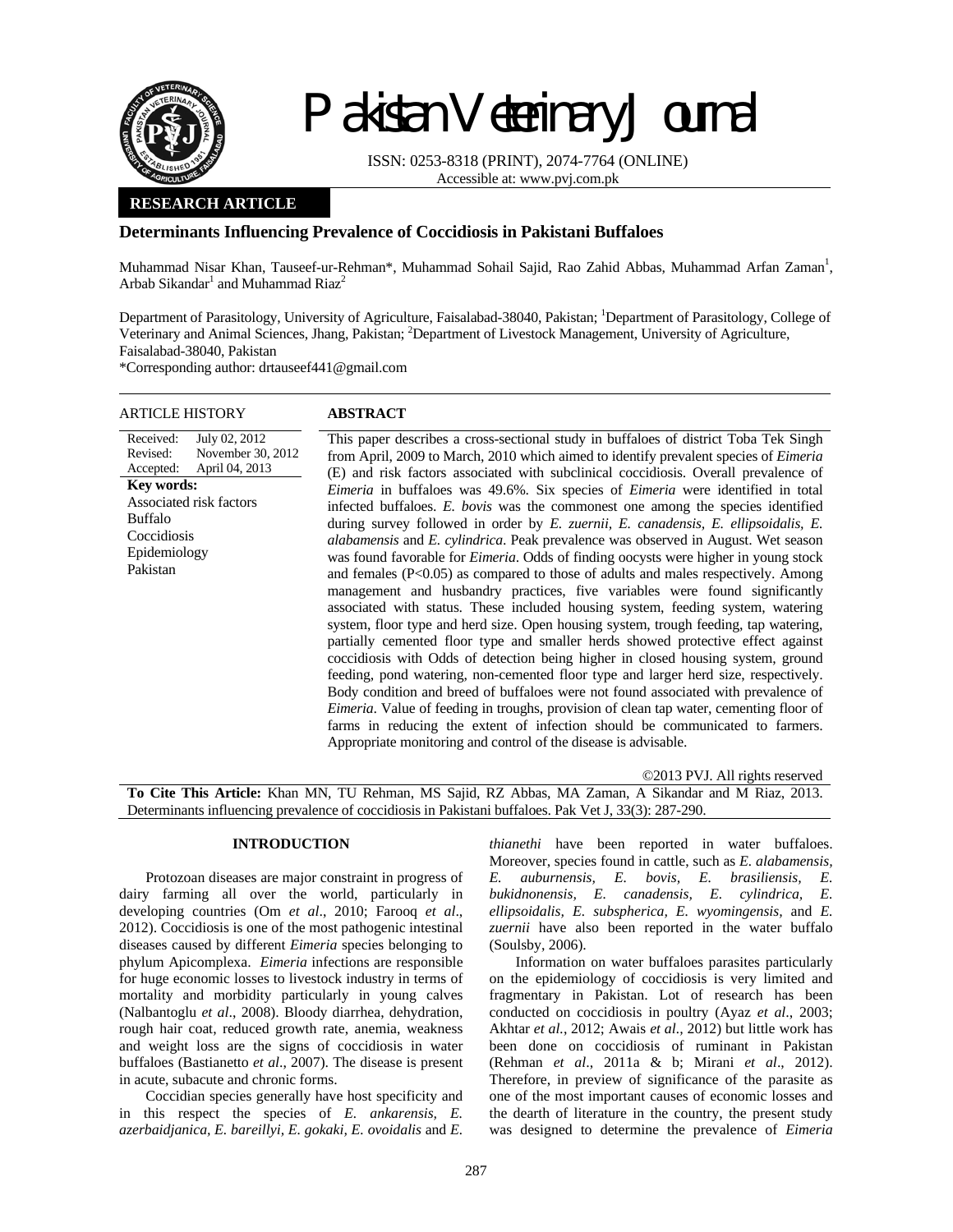species and associated risk factors with *Eimeria* infections of buffaloes in district Toba Tek Singh (TT Singh), Pakistan.

### **MATERIALS AND METHODS**

**Study area and sampling units:** District Toba Tek Singh comprised of three tehsils i.e. Gojra, Kamalia and Toba Tek Singh and 82 Union Councils. Buffalo population in the district was 0.44 million (Pakistan Livestock Survey, 2006). The hottest months of the year are May, June and July with maximum mean temperature of 40.7°C while minimum mean temperature of 6°C has been recorded in December and January.

Study was conducted in district Toba Tek Singh. Based on two stage cluster random sampling the number of primary units (Union Council) and elementary units (animals) were sampled using following formulae as given by Thrusfield (2008). Map grid method was used to select primary units to be sampled. Five hundred and eighty five animals were examined in the present survey.

Information regarding association of various factors was gathered by developing and refining questionnaire using closed ended questions (Thrusfield, 2008). Information regarding following determinants were collected through questionnaire.





**Age:** Animals were divided into adults and young stock. Adults and young stock were in age range of 5-10 years and 3-5 years, respectively. **Breed:** Breeds under study were Nili Ravi and Kundi. **Sex:** Sampling was done in both sexes. **Climate:** Season wise prevalence was noted separately. The four well-marked seasons in Pakistan are:- (i) Cold season (December to March) (ii) Hot season (April to June) (iii) Rainy season (July to September) (iv) Postrainy season (October and November). **Husbandry and management:** Regarding husbandry and management practices, variables studied were type of feeding system (ground feeding/trough feeding), housing system (open/close), floor pattern (non-cemented/partially cemented), watering system (tap water/pond) and herd size (larger/smaller). Herds having more than fifty animals were declared as larger herds whereas herds with less than this were considered as smaller.

**Collection of samples and parasitological examination:**  Five hundred and eighty five fecal samples were collected during survey. Fecal samples (5g) were collected in a wide mouth plastic bottle directly from rectum or immediately after defecation and preserved in 10% formalin. Floatation method using saturated Sodium Chloride solution was adopted for coprological examination as described by Rehman *et al*. (2011b). Modified McMaster technique was performed to determine the number of oocysts per gram of feces (OPG) as per the procedures of MAFF (1986). Identification of *Eimeria* species was based on the morphological features of the oocysts (size, shape, color, and texture of oocyst wall, presence or absence of micropyle, polar cap) with the aid of taxonomic keys (Soulsby, 2006). Meteorological data have been collected from Meteorological Cell, Department of Crop Physiology, University of Agriculture, Faisalabad.

**Statistical analyses:** Data obtained were analyzed by multivariate logistic analysis. Odd's Ratio (OR) and Mantel-Haenszel (M.H.) Chi-square were calculated to analyze factors with paired characteristics. Hosmer-Lemeshow goodness-of-fit test indicated that model fits well. All the analyses were carried out using SAS software package (1998) at 95% confidence level. Prevalence percentage was calculated.

#### **RESULTS**

Overall prevalence of *Eimeria* was 49.6%. Six species of *Eimeira* were identified during coprological examination. *E. bovis* was the commonest of the identified species followed in order *E. zuernii, E. canadensis, E. ellipsoidalis, E. alabamensis* and *E. cylindrica*. The highest mean OPG was observed in August. Generally young stock was found to have higher mean OPG than adults. Seasonal elevation in oocyst count was more apparent in young stock (Fig. 1).

**Associated risk factors:** Variables identified to be significantly associated with status (coccidiosis) in stepwise multivariate logistic regression model and M.H. Chi-Square analysis included age, sex, season, floor type, housing system, feeding system, watering system and herd size. All age groups showed coccidiosis but negative correlation was estimated between age of animal and incidence of the disease. Young stock had significantly higher prevalence than adults (Fig. 1). Coccidiosis was found to be more prevalent in females as compared to males (Table 1). There were no significant differences among prevalence percentage of *Eimeria* in both breeds (Table 2). Seasonal dynamics study of infection showed a strong positive correlation between month of the year and *Eimeria* infection. Peak prevalence was observed in August while least number of animals was found infected with *Eimeria* in March (Fig. 1). Higher prevalence was recorded during rainy and post-rainy seasons as compared to cold and hot seasons. A relationship between high rain fall; temperature; relative humidity and occurrence of *Eimeria* has been shown in Fig. 2.

 A strong association (P<0.05) was observed between housing system and risk of *Eimeria* infection. Higher *Eimeria* prevalence was recorded in animals reared under closed type of housing system as compared to open type (Table 2). Cementing floor showed a protective effect with Odds of disease being higher in partially cemented floor as compared to those in non-cemented floor type (Table 1).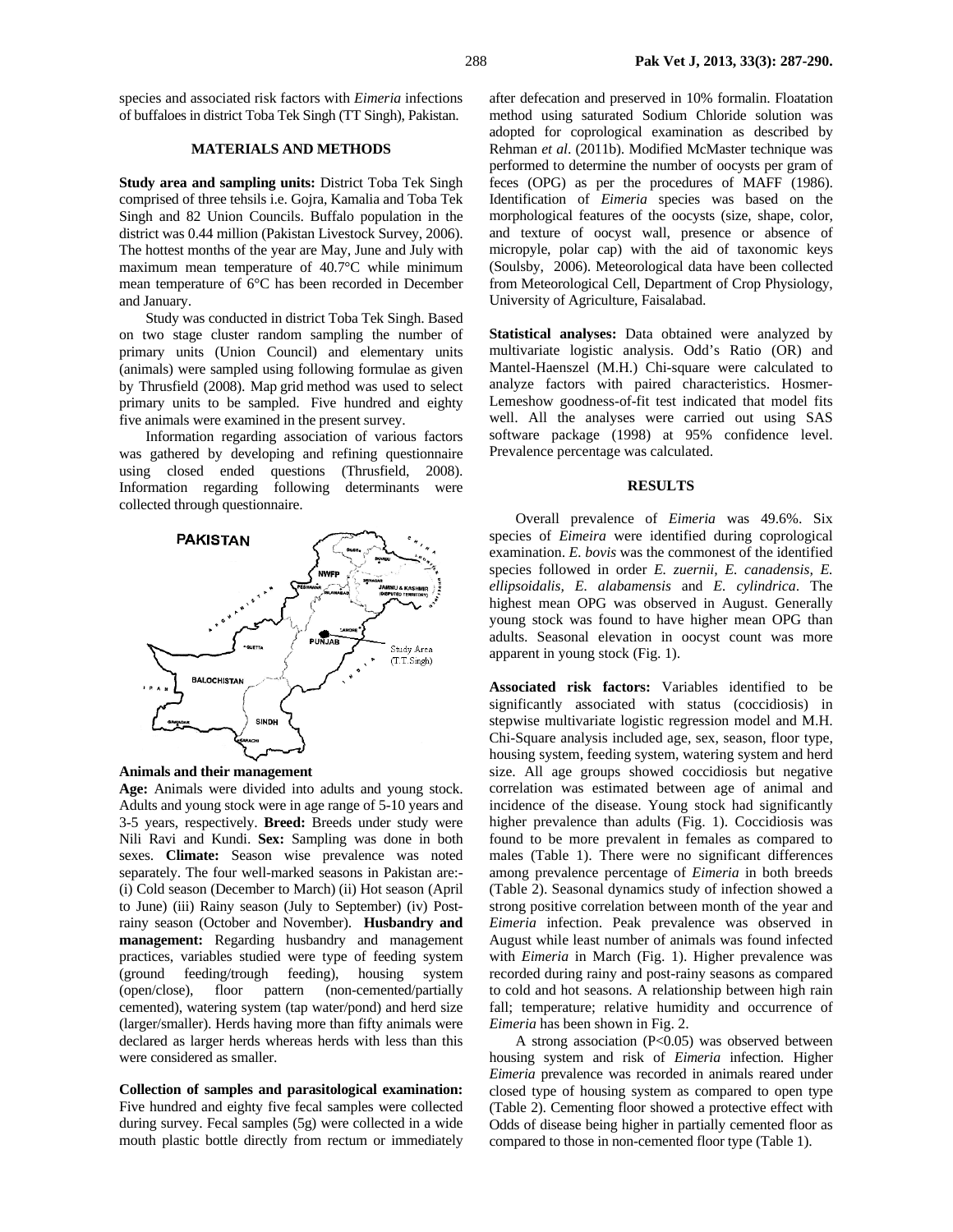20<br>10



OPG Young

3500

3000

> 500  $\theta$



**Fig. 2:** Association of climatic parameters with prevalence of *Eimeria* in cattle of district T.T. Singh.

**Table 1:** Multivariate logistic regression analysis of associated factors with risk of *Eimeria* infection in buffalo

| Term            | Odds ratio | C.I.                                  | P- value |  |  |  |  |
|-----------------|------------|---------------------------------------|----------|--|--|--|--|
| Month           | 1.132      | $1.073 - 1.193$                       | 0.000    |  |  |  |  |
| Age             | 0.401      | 0.277-0.579                           | 0.000    |  |  |  |  |
| Sex             | 0.628      | 0.418-0.944                           | 0.025    |  |  |  |  |
| Feeding system  | 1.872      | $1.241 - 2.823$                       | 0.003    |  |  |  |  |
| Floor           | 0.545      | 0.362-0.822                           | 0.004    |  |  |  |  |
| Housing system  | 2.216      | 1.496-3.284                           | 0.000    |  |  |  |  |
| Watering system | 1.663      | $1.154 - 2.395$                       | 0.006    |  |  |  |  |
| Herd size       | 2.006      | 1.394-2.887                           | 0.000    |  |  |  |  |
| . .<br>.<br>-   | $- - - -$  | $\sim$<br>$\sim$ $\sim$ $\sim$ $\sim$ |          |  |  |  |  |

Hosmer-Lemeshow Goodness-Of-Fit Test**:** P = 0.731

**Table 2:** Mantel-Haenszel Chi-Square analysis of all hypothesized risk factors with *Eimeria* infection in buffalo

| Associated<br>determinants | Variables             | Animals<br>examined | No. of<br>positive<br>cases | Prevalence<br>$(\%)$ | Mantel-<br>Haenszel<br>Chi-Square<br>(P-value) |
|----------------------------|-----------------------|---------------------|-----------------------------|----------------------|------------------------------------------------|
| Age                        | Young                 | 239                 | 154                         | 64.4                 | 34.8291                                        |
|                            | Adult                 | 346                 | 136                         | 39.3                 | (< .0001)                                      |
| Sex                        | Male                  | 164                 | 73                          | 44.5                 | 7.1919                                         |
|                            | Female                | 421                 | 217                         | 51.5                 | (0.0073)                                       |
| Breed                      | Nili Ravi             | 296                 | 149                         | 50.3                 | 0.0845                                         |
|                            | Kundi                 | 289                 | 142                         | 49.1                 | (0.7713)                                       |
| Feeding                    | Ground                | 257                 | 152                         | 59.1                 | 16.1746                                        |
| system                     | Trough                | 328                 | 138                         | 42.1                 | (< .0001)                                      |
| Floor                      | Non-<br>cemented      | 243                 | 154                         | 63.4                 | 13.7576                                        |
|                            | Partially<br>cemented | 342                 | 136                         | 39.8                 | (0.0002)                                       |
| Housing                    | Open                  | 32 I                | 139                         | 43.3                 | 6.7748                                         |
| system                     | Closed                | 264                 | 151                         | 57.2                 | (0.0092)                                       |
| Watering                   | Tap water             | (311)               | 137                         | 44.1                 | 14.1294                                        |
| system                     | Pond                  | 274                 | 153                         | 55.8                 | (0.0002)                                       |
| Herd size                  | >20                   | 298                 | 192                         | 64.4                 | 15.4251                                        |
|                            | $20$                  | 287                 | 98                          | 34.2                 | (< .0001)                                      |
| Body<br>condition          | Poor                  | 327                 | 182                         | 55.7                 | 0.5212<br>(0.4703)                             |

The prevalence of *Eimeria* was found to be highly influenced (P<0.05) by feeding system. Ground-fed animals revealed higher risk of infection instead of buffalo fed in trough. Provision of tap water protected animals against coccidiosis. Significantly higher infection rate was observed in buffaloes watered at pond, compared to those given tap water. Prevalence of *Eimeria* was strongly predisposed by the herd size  $(P<0.05)$ . Higher prevalence was observed in larger herds as compared to smaller ones. Moreover, *Eimeria* infection in animals having poor body condition was a bit higher than animals with good body condition but there was a statistically non-significant association between body condition of animals and risk of *Eimeria* infection (Table 2).

#### **DISCUSSION**

This is the first time that a full-scale investigation of various epidemiological aspects of buffalo coccidiosis was carried out in Pakistan. McMaster counting technique was used for quantitative analysis of coccidiosis. This technique is recommended by Vadlejch *et al*. (2013) for the detection and quantification of coccidia oocysts. These results were justified by reports of various researchers in many countries of the world like in India by Jyoti *et al.* (2012) and in Iran by Yakhchali and Zareei (2008) who recorded prevalence as 54.5 and 50.6%, respectively. Overall prevalence of *Eimeria* in present study is higher than previously reported in Pakistan by Mirani *et al.* (2012) who recorded an occurrence rate of 6.6% in buffaloes. This may be due to geographical differences between study areas. The results are lower than the observations of Ahmad and Hasssan (2007) and Nalbantoglu *et al*. (2008). This variation is most likely attributed to the differences in agroecology, management, and husbandry practices of the study animals in different countries. *E. bovis* and *E. zuernii* were recorded as the highest prevalent coccidian species which is in accordance with reports of Nalbantoglu *et al*. (2008) and Priti *et al*. (2008). According to Soulsby (2006), these two species are the most pathogenic of the bovine coccidia.

Higher prevalence observed in young animals is in accordance with findings of Priti *et al*. (2008) who demonstrated that clinical and sub-clinical coccidiosis is more prevalent in younger animals. Young stock has been found to be more susceptible to *Eimeria* infections due to immature immunity. Results of significantly higher oocyst counts in buffalo young stock as compared to adults are compatible with those of Yakhchali and Zareei (2008) who observed maximum number of ova in calves younger than one year-old (582-1302). Higher prevalence of *Eimeria* was recorded in females in the present study. Similar results were reported by Priti *et al*. (2008) from India that female cattle and buffaloes were more susceptible to infection.

The results of month wise prevalence of *Eimeria* in present study were not different from previous reports like de Noronha Jr *et al*. (2009) who reported higher prevalence during months of September to January (months of rain). An increase in prevalence in rainy and post-rainy season could be attributed to increase in rain fall and temperature favoring the progress in development of oocyst (Soulsby, 2006). Lower prevalence of *Eimeria* in hot and cold seasons are justified by the description given by McKellar (2008) that rare "summer coccidiosis" and "winter